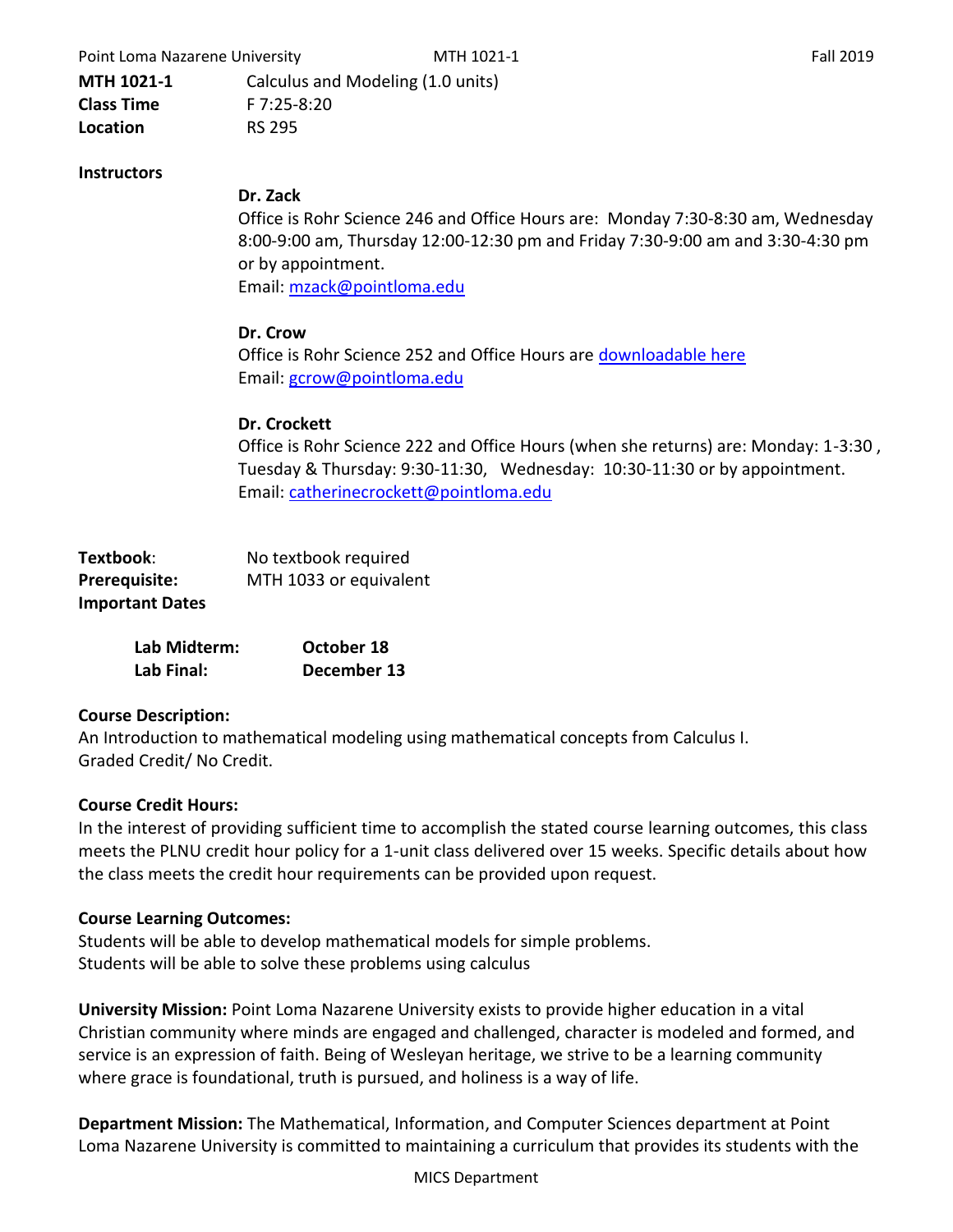tools to be productive, the passion to continue learning, and Christian perspectives to provide a basis for making sound value judgments.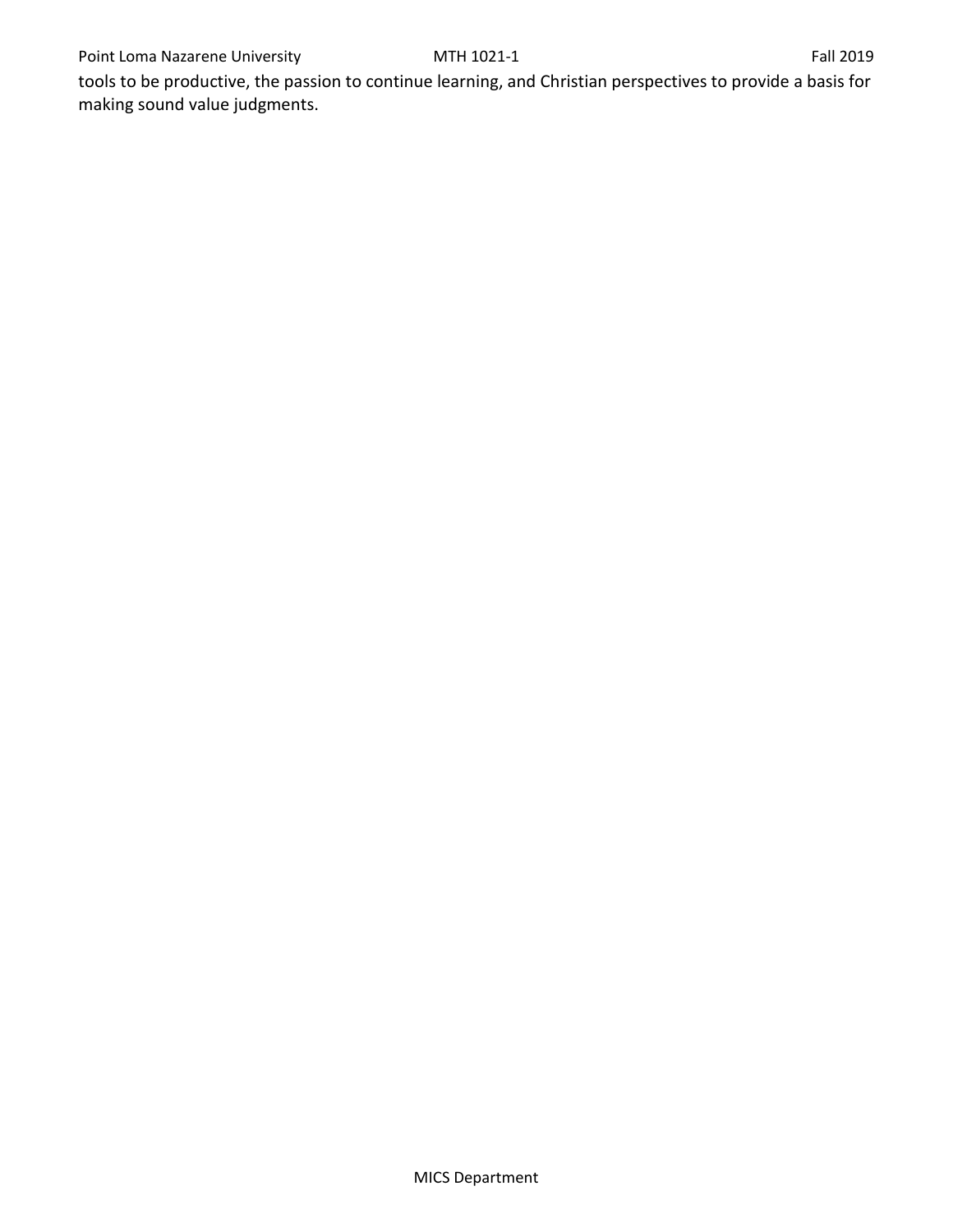## **Grading Scheme:**

Grades for the course will be based on

**Labs (40%) Midterm (30%) Final Exam (30%)**

**Grading Scale:** Grades are based on the number of points accumulated throughout the course with the following exception. A student must pass at least one of the Exams or Final Exam in order to pass the class. That is, a score of 60% must be achieved on one of these four Examinations or else the final course grade will be an F regardless of all other point totals. Approximate minimal percentages required to obtain a given grade are:

| <b>Grading Scale in Percentages</b> |             |              |              |              |  |  |  |  |
|-------------------------------------|-------------|--------------|--------------|--------------|--|--|--|--|
|                                     |             |              |              |              |  |  |  |  |
|                                     |             | (87.5, 90)   | (77.5, 80)   | (67.5, 70)   |  |  |  |  |
|                                     | [92.5, 100] | [82.5, 87.5] | [72.5, 77.5] | [62.5, 67.5] |  |  |  |  |
|                                     | [90, 92.5]  | [80, 82.5]   | [70, 72.5]   | [60, 62.5]   |  |  |  |  |

## **Final Exam: Date and Time**

The final exam date and time is set by the university at the beginning of the semester and may not be changed by the instructor. This schedule can be found on the university website and in the course calendar. No requests for early examinations will be approved. Only in the case that a student is required to take three exams during the same day of finals week is an instructor authorized to change the exam date and time for that particular student.

# **Midterm and Final Exam:**

The lab mid-term will be Lab #5 which is at the end of the AIDS section. You will need to do your work individually in class that day so be sure to bring your lap top or let us know in advance if you will need some level of computer support. The lab final will be a collection of exercises using skills that you developed in the class.

No examination shall be missed without prior consent by me or a well documented emergency beyond your control. In such cases, all make-up exams will occur at 8:30 am on the Saturday between classes and Final Exam Week. A score of zero will be assigned for an examination that is missed without prior consent or a well-documented emergency beyond your control. The examination schedule is included in the daily schedule. I do not intend to accept excuses such as poor communication with parents, benefactors, sport team sponsors and/or travel agents.

**Labs:** All assignments are to be submitted/ turned in by the beginning of the class when they are due. Late work need not be accepted or may be assessed a penalty.

Labs must be prepared in a style suitable for grading. The following are guidelines:

- The organization must be easy to follow
- Pages are stapled together,
- The work must be legible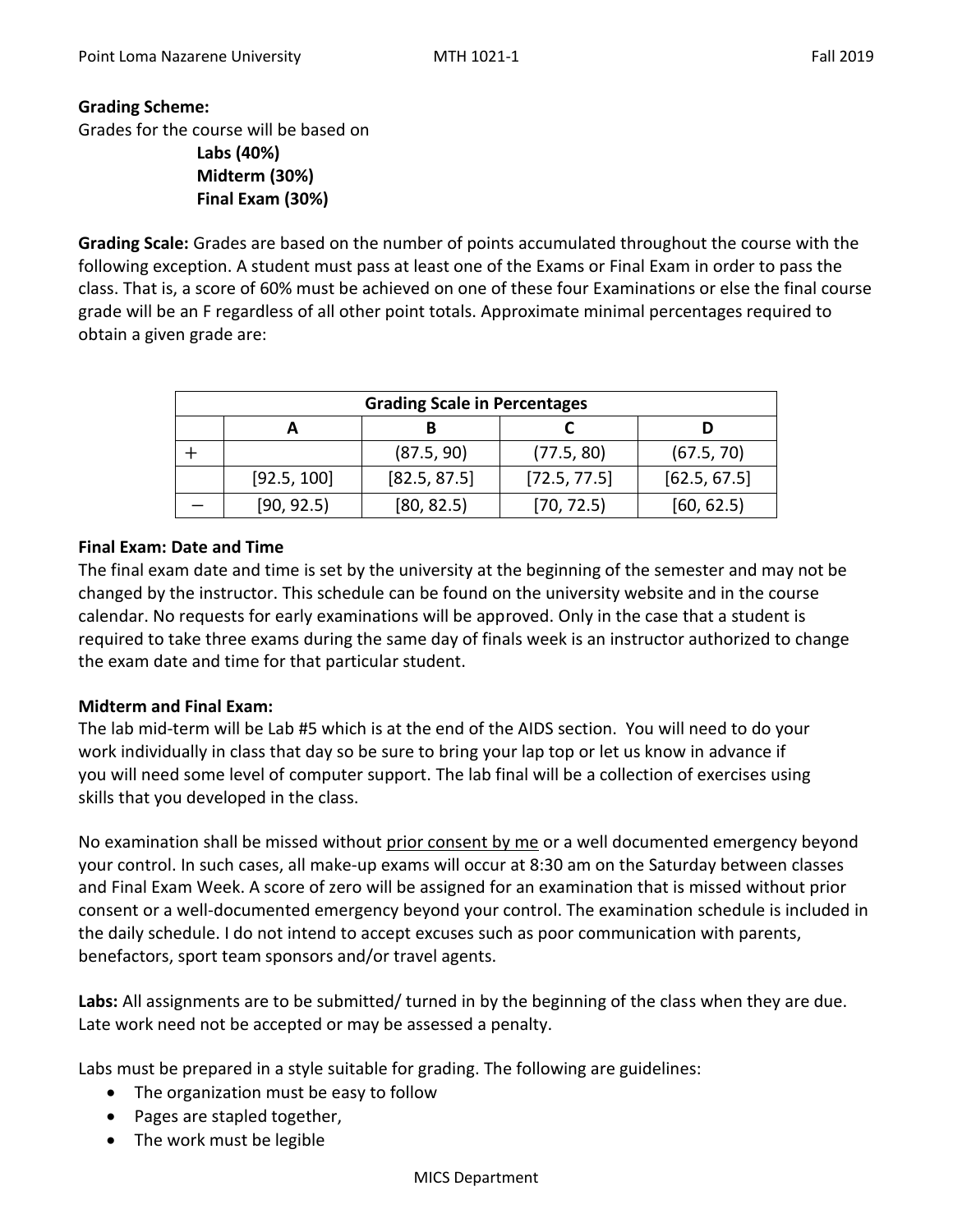Point Loma Nazarene University **MTH 1021-1** Fall 2019

- Complete solutions must be written for problems ( not just the answers)
- Answers must be clearly marked
- Complete sentences and correct spelling must be used.

Any Labs not following these guidelines may lose points.

# **Attendance:**

Attendance is expected at each class session. In the event of an absence you are responsible for the material covered in class and the assignments given that day.

Regular and punctual attendance at all classes is considered essential to optimum academic achievement. If the student is absent from more than 10 percent of class meetings, the faculty member can file a written report which may result in de-enrollment. If the absences exceed 20 percent, the student may be deenrolled without notice until the university drop date or, after that date, receive the appropriate grade for their work and participation. See the Undergraduate Academic Catalog Class [Attendance.](https://catalog.pointloma.edu/content.php?catoid=35&navoid=2136&Class_Attendance)

**Class Enrollment:** It is the student's responsibility to maintain his/her class schedule. Should the need arise to drop this course (personal emergencies, poor performance, etc.), the student has the responsibility to follow through (provided the drop date meets the stated calendar deadline established by the university), not the instructor. Simply ceasing to attend this course or failing to follow through to arrange for a change of registration (drop/add) may easily result in a grade of F on the official transcript.

# **Academic Accommodations:**

While all students are expected to meet the minimum standards for completion of this course as established by the instructor, students with disabilities may require academic adjustments, modifications or auxiliary aids/services. At Point Loma Nazarene University (PLNU), these students are requested to register with the Disability Resource Center (DRC), located in the Bond Academic Center. [\(DRC@pointloma.edu](mailto:DRC@pointloma.edu) or 619-849-2486). The DRC's policies and procedures for assisting such students in the development of an appropriate academic adjustment plan (AP) allows PLNU to comply with Section 504 of the Rehabilitation Act and the Americans with Disabilities Act. Section 504 (a) prohibits discrimination against students with special needs and guarantees all qualified students equal access to and benefits of PLNU programs and activities. After the student files the required documentation, the DRC, in conjunction with the student, will develop an AP to meet that student's specific learning needs. The DRC will thereafter email the student's AP to all faculty who teach courses in which the student is enrolled each semester. The AP must be implemented in all such courses. If students do not wish to avail themselves of some or all of the elements of their AP in a particular course, it is the responsibility of those students to notify their professor in that course. PLNU highly recommends that DRC students speak with their professors during the first two weeks of each semester about the applicability of their AP in that particular course and/or if they do not desire to take advantage of some or all of the elements of their AP in that course.

# **Academic Honesty:**

Students should demonstrate academic honesty by doing original work and by giving appropriate credit to the ideas of others. Academic dishonesty is the act of presenting information, ideas, and/or concepts